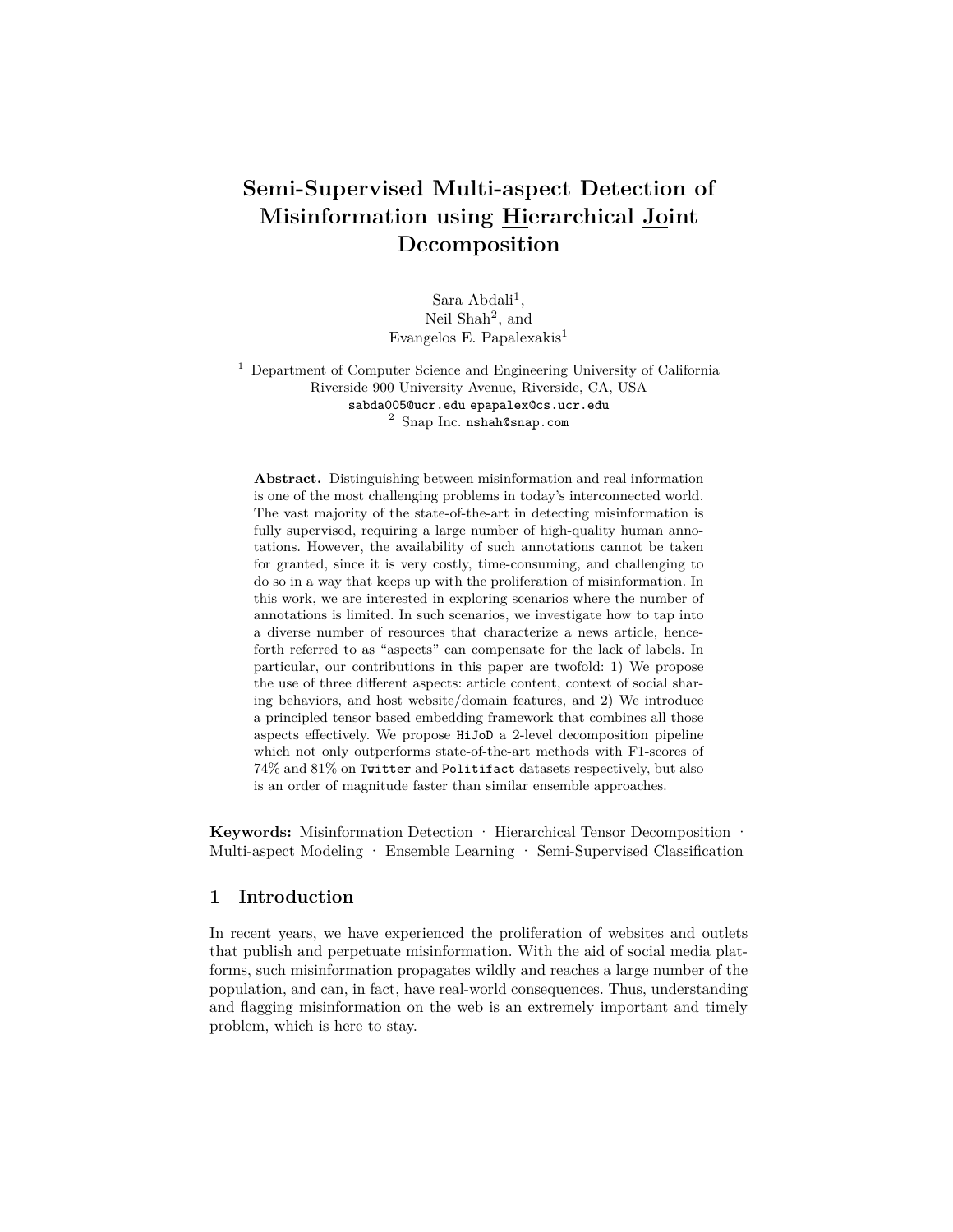

**Fig. 1:** Overview: We propose using three aspects1: a) content, b) social context (in the form of hashtags), and c) features of the website serving the content. We, further, propose HiJoD hierarchical approach for finding latent patterns derived from those aspects, generate a graphical representation of all articles in the embedding space, and conduct semi-supervised label inference of unknown articles.

There have been significant advances in detecting misinformation from the article content, which can be largely divided into knowledge-based fact-checking and style-based approaches; [18, 28] survey the landscape. Regardless of the particular approach followed, the vast majority of the state-of-the-art is fully supervised, requiring a large number of high-quality human annotations in order to learn the association between content and whether an article is misinformative. For instance, in [3], a decision-tree based algorithm is used to assess the credibility of a tweet, based on Twitter features. In another work, Rubin et al. [26] leverage linguistic features and a SVM-based classifier to find misleading information. Similarly, Horne and Adali [10] apply SVM classification on contentbased features. There are several other works [6, 13, 12] for assessing credibility of news articles, all of which employ propagation models in a supervised manner. Collecting human annotation for misinformation detection is a complicated and time consuming task, since it is challenging and costly to identify human experts who can label news articles devoid of their own subjective views and biases, and possess all required pieces of information to be a suitable "oracle." However, there exist crowd-sourced schemes such as the browser extension "BS Detector" <sup>3</sup> which provide coarse labels by allowing users to flag certain articles as different types of misinformation, and subsequently flagging the entire source/domain as the majority label. Thus, we are interested in investigating methods that can compensate for the lack of large amounts of labels with leveraging different signals or aspects that pertain to an article. A motivating consideration is that we as humans empirically consider different aspects of a particular article in order to distinguish between misinformation and real information. For example, when

<sup>3</sup> http://bsdetector.tech/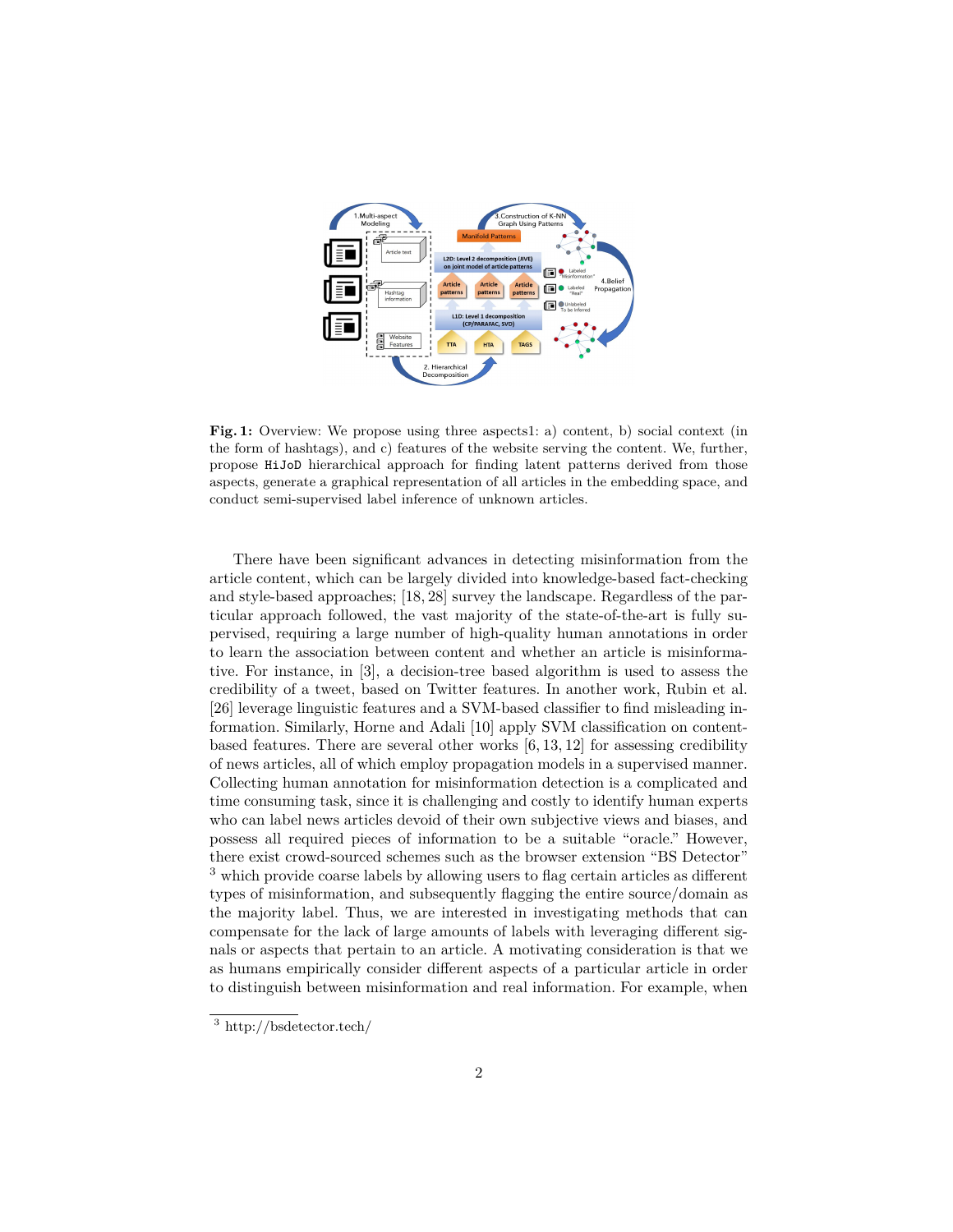we review a news article on a web site, and we have no prior knowledge about the legitimacy of its information, we not only take a close look at the content of the article but also we may consider how the web page looks (e.g. does it look "professional"? Does it have many ads and pop-up windows that make it look untrustworthy?). We might conclude that untrustworthy resources tend to have more "messy" web sites in that they are full of ads, irrelevant images, pop-up windows, and scripts. Most prior work in the misinformation detection space considers only one or two aspects of information, namely content, headline or linguistic features. In this paper, we aim to fill that gap by proposing a comprehensive method that emulates this multi-aspect human approach for finding latent patterns corresponding to different classes, while at the same time leverages scarce supervision in order to turn those insights into actionable classifiers. In particular, our proposed method combines multiple aspects of article, including (a) article content (b) social sharing context and (c) source webpage context each of which is modeled as a tensor/matrix. The rationale behind using tensor based model rather than state-of-the-art approaches like deep learning methods is that, such approaches are mostly supervised methods and require considerable amount of labeled data for training. On the contrary, we can leverage tensor based approaches to find meaningful patterns using less labels. Later on, we will compare the performance of tensor-based modeling against deep learning methods when there is scarcity of labels. We summarize the contributions as follows:

- **– Leveraging different aspects of misinformation**: In this work, we not only consider content-based information but also we propose to leverage multiple aspects for discriminating misinformative articles. In fact, we propose to create multiple models, each of which describes a distinct aspect of articles.
- **– A novel hierarchical tensor based ensemble model**: We leverage a hierarchical tensor based ensemble method i.e., HiJoD to find manifold patterns that comprise multi-aspect information of the data.
- **– Evaluation on real data**: We extensively evaluate HiJoD on two real world datasets i.e., Twitter and Politifact. HiJoD not only outperforms stateof-the-art alternatives with F1 score of  $74\%$  and  $81\%$  on above datasets respectively, but also is significantly faster than similar ensemble methods. We make our implementation publicly available  $4$  to promote the reproducibility.

# **2 Problem Formulation**

Considering the following formulation of misinformation detection problem:

**Given** *N* articles with associated 1) article text, social sharing context (hashtags that are used when sharing the article) 2) HTML source of the article's publisher webpage, and, 3) binary (misinformative/real) labels for *p*% of articles, **Classify** the remaining articles into the two classes.

<sup>4</sup> https://github.com/Saraabdali/HiJoD-ECMLPKDD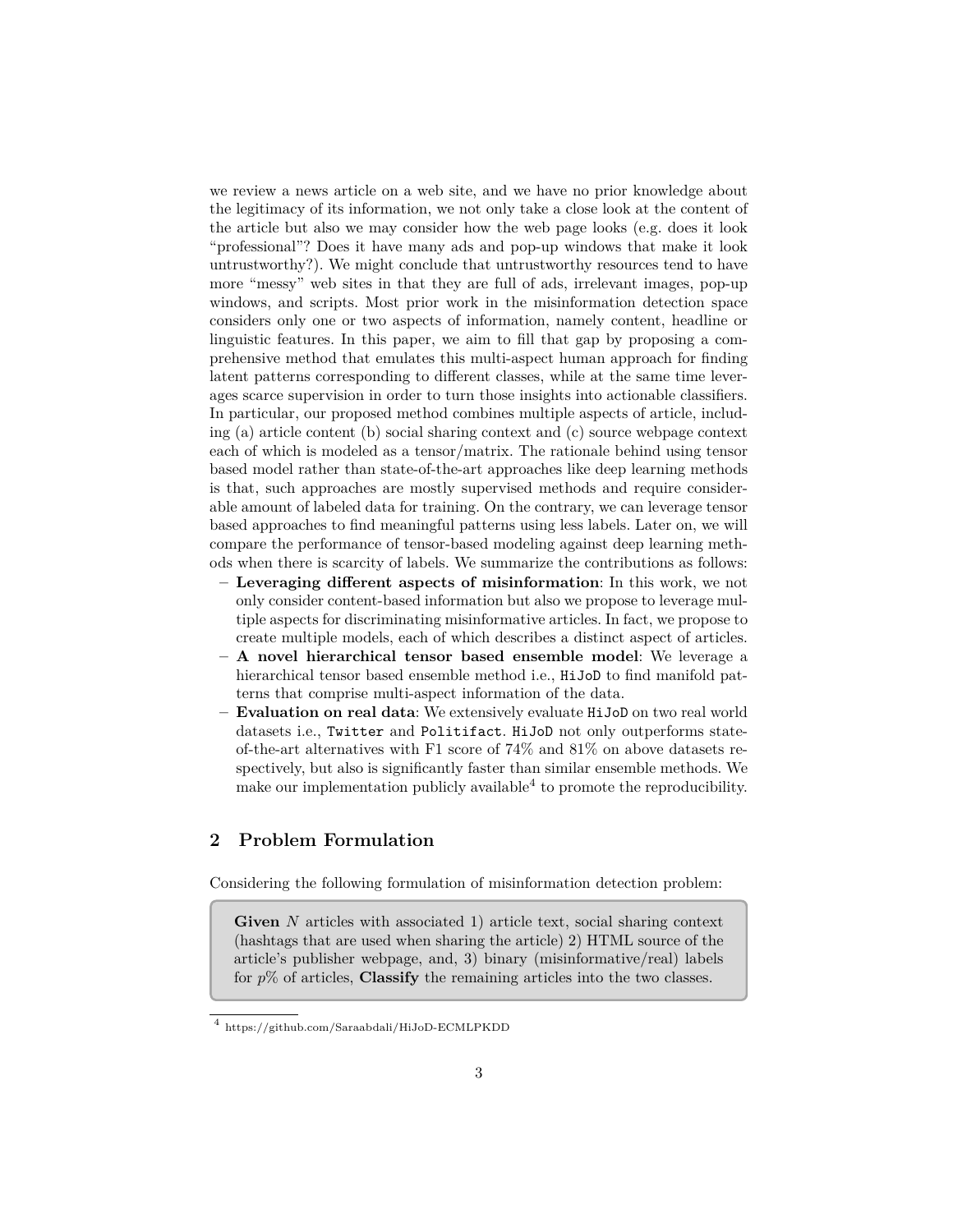At a high level, we aim to demonstrate the predictive power of incorporating multiple aspects of article content and context on the misinformation detection task, and consider doing so in a low-label setting due to practical challenges in data labeling for this task. Our proposed method especially focuses on (a) multi-aspect data modeling and representation choices for downstream tasks, (b) appropriate triage across multiple aspects, and (c) utility of a semi-supervised approach which is ideal in sparse label settings. In the next section, we detail our intuition and choices for each of these components.

We aim to develop a manifold approach which can discriminate misinformative and real news articles by leveraging content-based information in addition to other article aspects i.e. social context and publisher webpage information. To this end, we propose using tensors and matrices to analyze these aspects jointly. We develop a three-stage approach: (a) *multi-aspect article representation*: we first introduce three feature context representations (models) which describe articles from different points of view (aspects), (b) *Manifold patterns finding using a hierarchical approach*: In proposed HiJoD, we first decompose each model separately to find the latent patterns of the articles with respect to the corresponding aspect, then we use a strategy to find shared components of the individual patterns (c) *semi-supervised article inference*: finally, we focus on the inference task by construing a K-NN graph over the resulted manifold patterns and propagating a limited set of labels.

## **3 Proposed Methodology**

#### **3.1 Multi-Aspect Article Representation**

We first model articles with respect to different aspects. We suggest following tensors/matrix to model content, social context and source aspects respectively:

- **– (Term***×***Term***×***Article) Tensor (TTA)**: The most straightforward way that comes into mind for differentiating between a fake news and a real one is to analyze the content of the articles. Different classes of news articles, i.e., fake and real classes tend to have some common words that co-occur within the text. Thus, we use a tensor proposed by [11] to model co-occurrence of these common words. This model not only represents content-based information but also considers the relations between the words and is stronger than widely used bag of words and tf/idf models. To this end, we first create a dictionary of all articles words and then slide a window across the text of each article and capture the co-occurred words. As a result, we will have a co-occurrence matrix for each article. By stacking all these matrices, we create a three mode tensor where the first two dimensions correspond to the indices of the words in the dictionary and the third mode indicates the article's ID. We may assign binary values or frequency of co-occurrence to entries of the tensors. However, as shown in [2] binary tensor is able to capture more nuance patterns. So, in this work we also use binary values.
- **– (Hashtag***×***Term***×***Article) Tensor (HTA)**: Hashtags often show some trending across social media. Since, hashtags assigned to an article usually, convey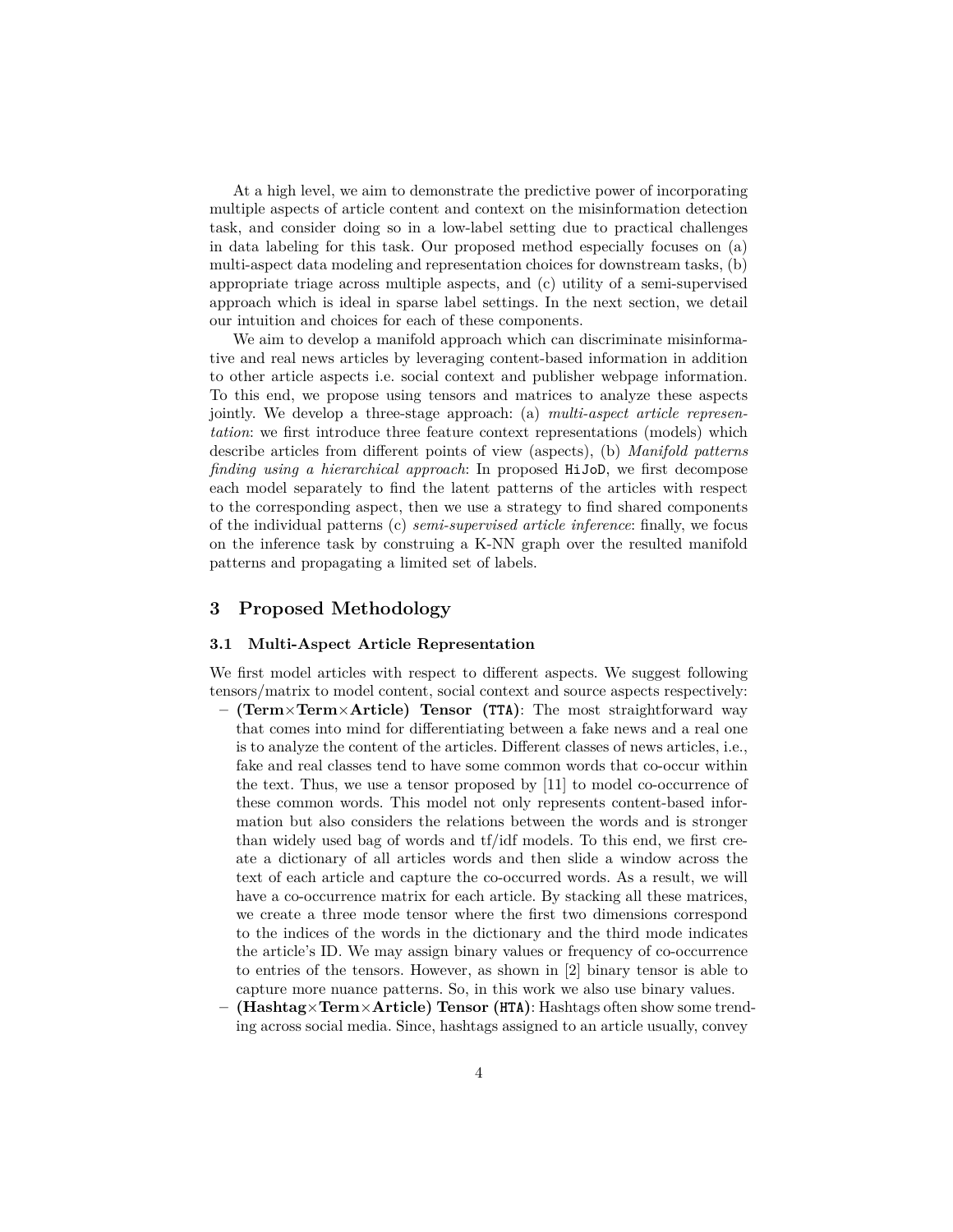social context information which is related to content of news article, we propose to construct a hashtag-content tensor to model such patterns. In this tensor, we want to capture co-occurrence of words within the articles and the hashtags assigned to them. For example, an article tagged with a hashtag #USElection2016 probably consists of terms like "Donald Trump" or "Hillary Clinton". These kind of co-occurrences are meaningful and convey some patterns which may be shared between different categories of articles. The first two modes of this tensor correspond to hashtag and word indices respectively and the third mode is article mode.

**– (Article***×***HTML features) Matrix (TAGS)**: Another source of information is the trustworthiness of serving webpage. In contrast to reliable web resources which usually have a standard form, misleading web pages may often be messy and full of different advertisement, pop-ups and multimedia features such as images and videos. Therefore, we suggest to create another model to capture the look and the feel of the web page serving the content of news article. We can approximate look of a web page by counting HTML features and tags and then represent it by a (article, HTML feature) matrix. The rows and columns of this matrix indicate the article and hashtag IDs respectively. We fill out the entries by frequency of HTML tags in the web source of each article domain. Fig. 2 demonstrates aforementioned aspects.

#### **3.2 Hierarchical Decomposition**

Now, the goal is to find manifold patterns with respect to all introduced aspects. To this end, we look for shared components of the latent patterns.

**Level-1 decomposition: Finding article patterns with respect to each aspect** As mentioned above, first, we find the latent patterns of the articles with respect to each aspect. To do so, we decompose first two tensor models using Canonical Polyadic or CP/PARAFAC decomposition [8] into summation of rank one tensors, representing latent patterns within the tensors as follows:

$$
\mathcal{X} \approx \Sigma_{r=1}^R \mathbf{a}_r \circ \mathbf{b}_r \circ \mathbf{c}_r \tag{1}
$$

where  $\mathbf{a}_r \in \mathbb{R}^I$ ,  $\mathbf{b}_r \in \mathbb{R}^J$ ,  $\mathbf{c}_r \in \mathbb{R}^K$  [24] and *R* is the rank of decomposition. The factor matrices are defined as  $\mathbf{A} = [\mathbf{a}_1 \ \mathbf{a}_2 \dots \mathbf{a}_R]$ ,  $\mathbf{B} = [\mathbf{b}_1 \ \mathbf{b}_2 \dots \mathbf{b}_R]$ , and  $\mathbf{C} = [\mathbf{c}_1 \ \mathbf{c}_2 \dots \mathbf{c}_R]$  where for TTA and HTA, C corresponds to the article mode and comprises the latent patterns of the articles with respect to content and social context respectively. The optimization problem for finding factor matrices is:

$$
\min_{\mathbf{A}, \mathbf{B}, \mathbf{C}} = ||\mathcal{X} - \Sigma_{r=1}^R \mathbf{a}_r \circ \mathbf{b}_r \circ \mathbf{c}_r||^2
$$
\n(2)

To solve the above optimization problem, we use Alternating Least Squares (ALS) approach which solves for any of the factor matrices by fixing the others [24]. For the tag matrix, to keep the consistency of the model we suggest to use SVD decomposition ( $X \approx U\Sigma V^T$ ) because CP/PARAFAC is one extension of SVD for higher mode arrays. In this case, **U** comprises the latent patterns of articles with respect to overall look of the serving webpage.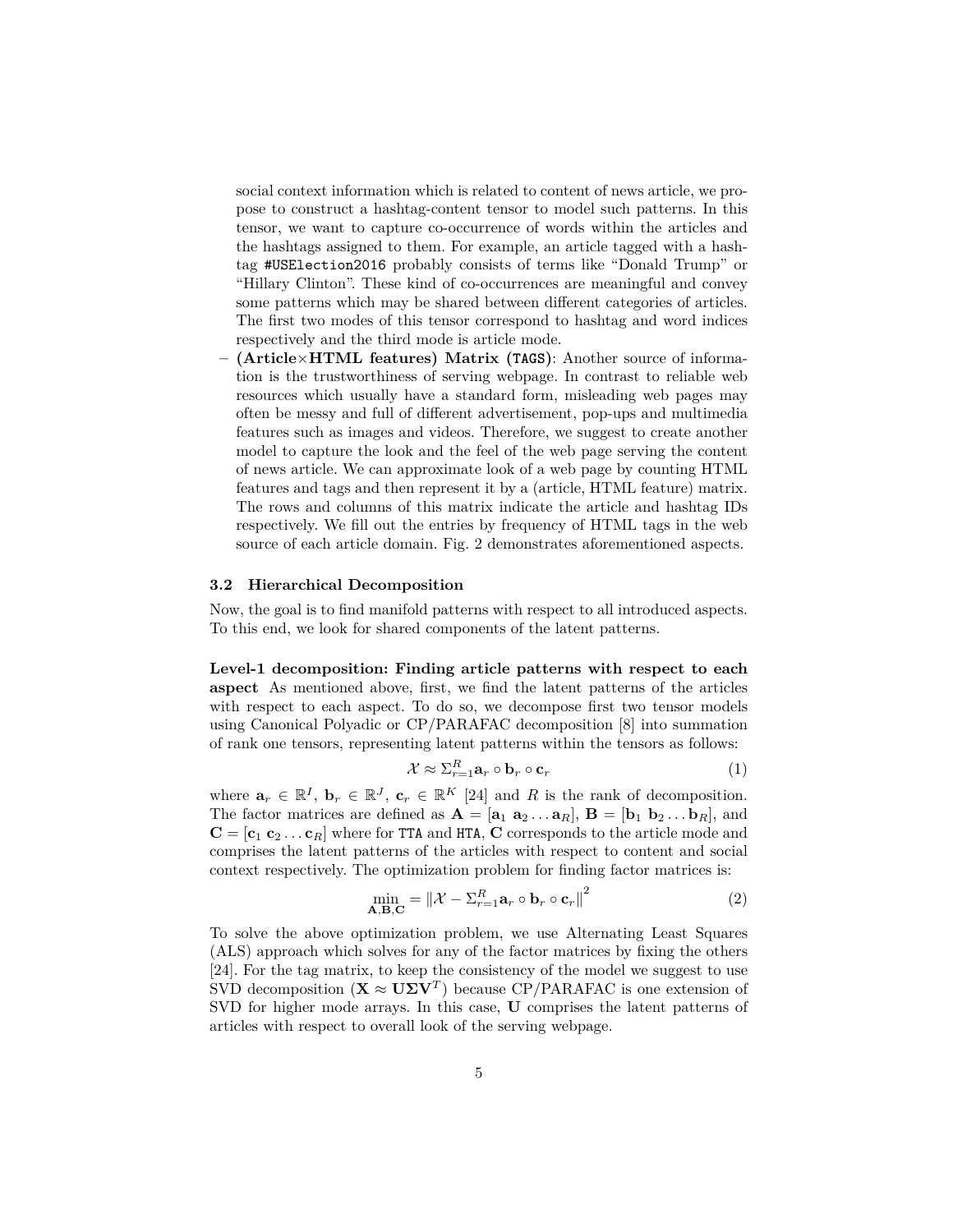**Level-2 decomposition: Finding manifold patterns** Now, we want to put together article mode factor matrices resulted from individual decompositions to find manifold patterns with respect to all aspects. Let's  $C_{\text{TTA}} \in \mathbb{R}^{N \times r_1}$  and  $\mathbf{C}_{\mathbf{H} \mathbf{T} \mathbf{A}} \in \mathbb{R}^{N \times r_2}$  be the third factor matrices resulted from CP decomposition of **TTA** and HTA respectively and let's  $\mathbf{C_{TAGS}} \in \mathbb{R}^{N \times r_3}$  be **U** matrix resulted from rank  $r_3$  SVD of TAGS where  $N$  is the number of articles. Since all these three matrices comprise latent patterns of the articles, we aim at finding patterns which are shared between all. To do so, we concatenate the three article embedding matrices (C) and decompose the joint matrix of size  $(r_1 + r_2 + r_3) \times N$  to find shared components. Like level-1 decomposition, we can simply take the SVD of joint matrix. SVD seeks an accurate representation in least-square setting but to find a meaningful representation we need to consider additional information i.e., the relations between the components. Independent components analysis (ICA) tries to find projections that are statistically independent as follows:

$$
[\mathbf{C_{TTA}}; \mathbf{C_{HTA}}; \mathbf{C_{TAGS}}] = \mathbf{AS} \tag{3}
$$

Where **A** is the corresponding shared factor of size  $(r_1+r_2+r_3) \times N$  and **S** is the mixed signal of size  $(r_1 + r_2 + r_3) \times R$ . To achieve the statistical independence, it looks for projections that leads to projected data to be as far from Gaussian distribution as possible. The problem is that, SVD (PCA) and ICA may result in identical subspaces. In fact, this happens when the direction of greatest variation and the independent components span the same subspace [29]

In order to consider relations between components and find a meaningful representation, we can consider shared and unshared components for **C** matrices such that unshared components are orthogonal to shared ones. To this end, we propose to use the Joint and Individual Variation Explained (JIVE) for level-2 decomposition[22]. More precisely, let's consider **I<sup>i</sup>** and **J<sup>i</sup>** to be the matrices representing the individual structure and submatrix of the joint pattern for  $i \in$ *{*HTA*,* TTA*,* TAGS*}* respectively such that they satisfy the orthogonality constraint. Using JIVE method, we decompose each article mode factor matrix **C** as follows:

$$
C_i = J_i + I_i + \epsilon_i \tag{4}
$$

To find **I** and **J** matrices, we use the approach presented in [22]. In other words, we fix **I** and find **J** that minimizes the following residual matrix:

$$
\|\mathbf{R}\|^2 = \|\epsilon_{TTA}; \epsilon_{HTA}; \epsilon_{Tags}\|^2 \tag{5}
$$

The joint structure **J** which minimizes *∥***R***∥* 2 is equal to the rank r SVD of joint matrix when we remove the individual structure and in the same way individual structure for each **C** matrix is the rank  $r_i$  SVD of **C** matrix when we remove the joint structure [22]. Fig. 2 and Algorithm. 1 demonstrate the details.

#### **3.3 Semi-Supervised Article Inference**

Previous step, provides us with a *N×r* matrix which comprises manifold patterns of *N* articles. In this step, we leverage this matrix to address the semi-supervised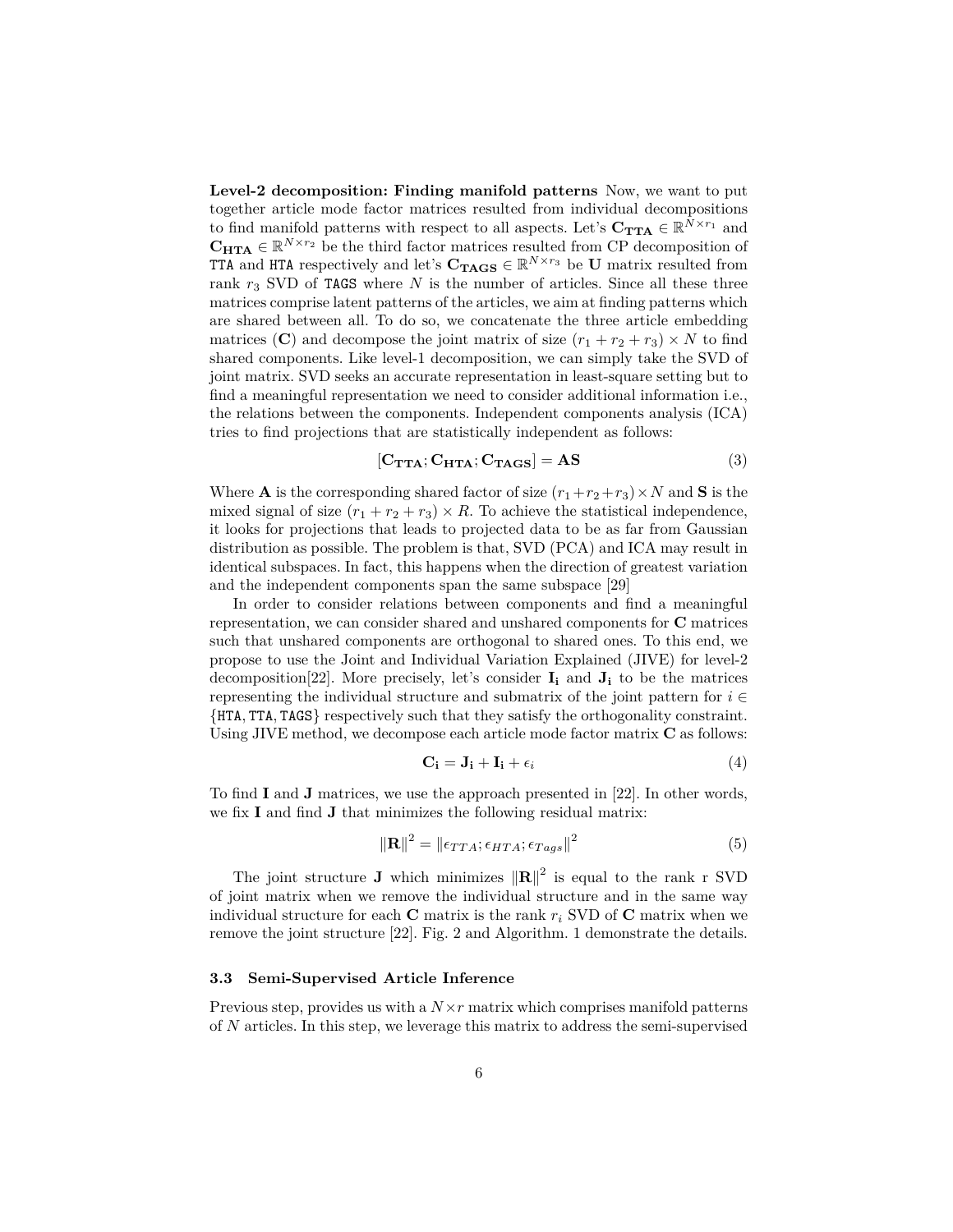

**Fig. 2:** HiJoD finds manifold patterns of the articles that can be used for classification.

**Algorithm 1:** HiJoD Hierarchical decomposition

**<sup>1</sup> Input:**TTA, HTA, TAGS **<sup>2</sup> Output: Jjoint 3 First level of Decomposition <sup>4</sup> CTTA** =CP-ALS (TTA,*r*1); 5  $C_{\text{HTA}} = CP-ALS$  (HTA, $r_2$ );  $\mathbf{6}$  **C**<sub>Tags</sub> =SVD (TAGS, $r_3$ );  $7 \text{ } \text{C}^{\text{Joint}} = [\text{C}_{\text{TTA}}; \text{C}_{\text{HTA}}; \text{C}_{\text{Tags}}]$ **8 Second level of Decomposition <sup>9</sup> while** *∥***R***∥* <sup>2</sup> *<*  **do**  $\begin{array}{c|c} \n\mathbf{10} & \mathbf{J} = \mathbf{U} \mathbf{\Sigma} \mathbf{V}^T \n\end{array}$   $\begin{array}{c|c} \n\mathbf{J} = \mathbf{U} \mathbf{\Sigma} \mathbf{V}^T \n\end{array}$ **11**  $[J_{\text{TTA}}; J_{\text{HTA}}; J_{\text{Tags}}] = \text{SVD (C}_{\text{Joint}}, r_{joint})//\text{Calculate } r_{joint}$  using Algorithm 2<br>**12** for  $i \in \{ \text{ HTA,TTA,TAGS } \}$  do  $\begin{array}{|c|c|c|c|c|}\n\hline\n\textbf{12} & \textbf{for} & i \in \{ & \text{HTA}, \text{TTA}, \text{TAGS} \} & \textbf{do} \\
\hline\n\textbf{13} & | & \textbf{I}_i = \textbf{C}_i - \textbf{J}_i\n\end{array}$  $\mathbf{I}_i = \mathbf{C}_i - \mathbf{J}_i$ **14 Ii**  $I_i = \text{SVD}$   $(I_i * (I - VV^T), r_i)$  //To satisfy the orthogonality constraint **15 end**  $\mathbf{C_i}^{new} = \mathbf{C_i}^{joint} - \mathbf{I_i}$  $\epsilon_i = |\mathbf{C_i}^{joint} - \mathbf{C_i}^{new}|$ 18  $\int_0^1 \mathbf{C}^{joint} = \mathbf{C}^{new}$ **19 end**

**Algorithm 2:** Calculating the rank for joint and individual matrices

**<sup>1</sup> Input:***α ∈* (0*,* 1) , n\_perm

**2 Output:** r **3** Let's  $\lambda_j$  be the *j*'th singular value of **X***, i* = 1*, . . . , rank*(**X**).<br>**4** while  $n \le n$  perm **do** 

**4 while**  $n \leq n\_perm$  **do**<br>**5 d** Permute the column

**Permute the columns within each**  $X_i$ **, and calculate the singular values of the resulting Cjoint**

**6 end**

**7**  $\lambda_i^{perm} = 100(1 - \alpha)$  percentile of *j*'th singular values

**8** Choose largest *r* such that  $\forall j \leq r, \lambda_j \geq \lambda_j^p$ 

problem of classifying misinformation. Row *i* of this matrix represents article *i* in *r* dimensional space, we suggest to construct a K-NN graph using this matrix such that each node represents an article and edges are Euclidean distances between articles (rows of manifold patterns matrix) to model the similarity of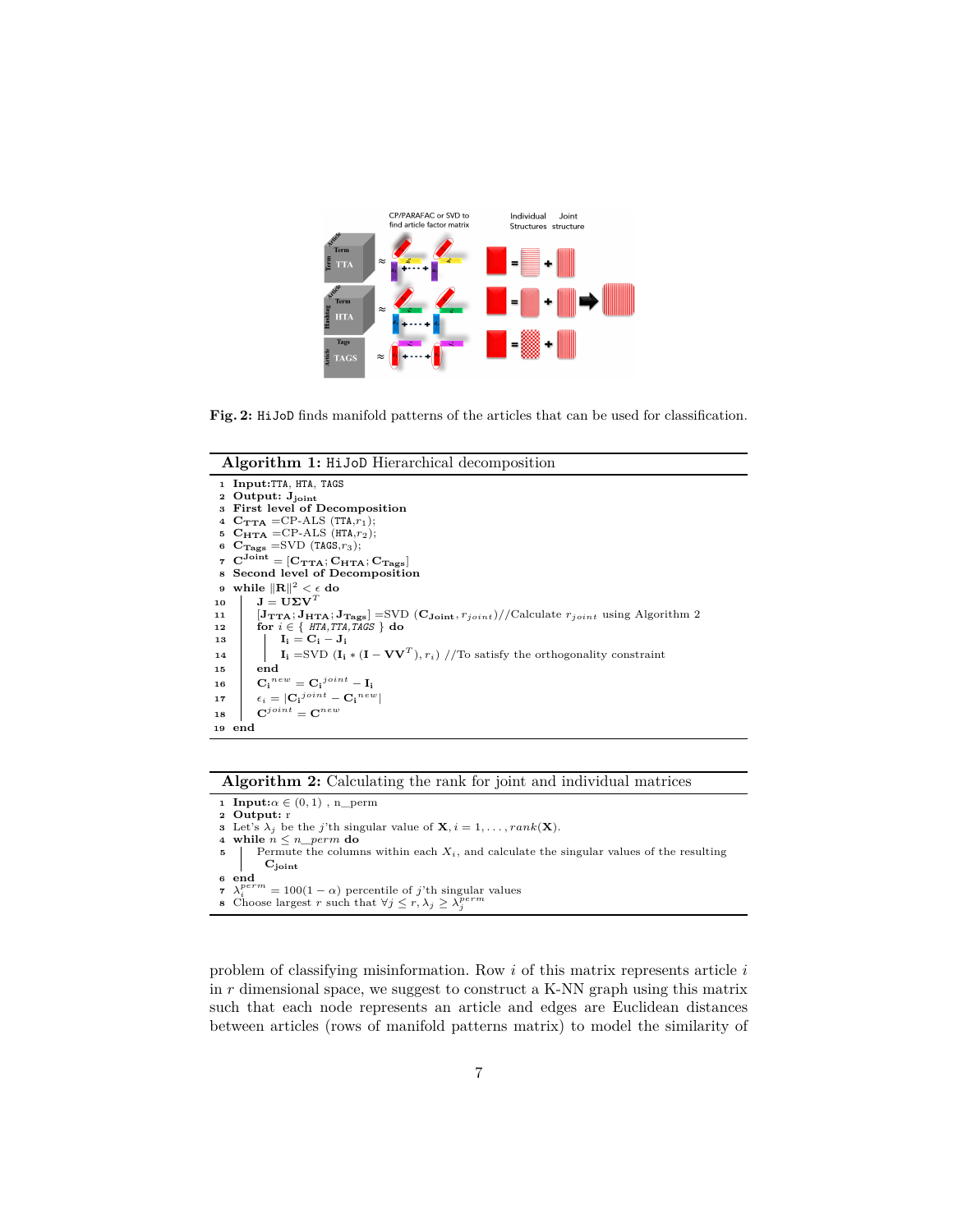articles. We utilize the Fast Belief Propagation (FaBP) algorithm as is described in [2, 17] to propagate labels of known articles (fake or real) throughout K-NN graph. Belief propagation is a message passing-based algorithm. Let's  $m_{i\rightarrow i}(x_i)$ indicates the message passes from node  $j$  to node  $i$  and  $N_i$  denotes all the neighboring nodes of node *i*.  $m_{i\rightarrow i}(x_i)$  conveys the opinion of node *j* about the belief (label) of node *i*. Each node of a given graph *G* leverages messages received from neighboring nodes and calculates its belief iteratively as follows:.

$$
b_i(x_i) \propto \prod_{j \in (N_i)} m_{j \hookrightarrow i}(x_i)
$$
 (6)

#### **4 Experimental Evaluation**

In this section, we discuss the datasets, baselines and experimental results.

#### **4.1 Dataset Description**

**Twitter dataset** To evaluate HiJoD, we created a new dataset by crawling Twitter posts contained links to articles and shared between June and August 2017. This dataset comprises 174k articles from more than 652 domains. For labeling the articles, we used BS-Detector, which is a *crowd-sourced* toolbox in form of a browser extension, as ground truth. BS-Detector categorizes domains into different categories such as bias, clickbait, conspiracy, fake, hate, junk science, rumor, satire, and unreliable. We consider above categories as "misinformative" class. A key caveat behind BS-Detector, albeit being the most scalable and publicly accessible means of labeling articles at-large, is that labels actually pertains to the *domain* rather than the article itself. At the face of it, this sounds like the labels obtained are for an entirely different task, however, Helmstetter et al. [9] show that training for this "weakly labeled" task (using labels for the domains), and subsequently testing on labels pertaining to the articles, yields minimal loss in accuracy and labels still hold valuable information. Thus, we choose BS-Detector for ground truth. However, in order to make our experiments as fair as possible, in light of the above fact regarding the ground truth, we do as follows:

- **–** We restrict the number of articles per domain we sample into our pool of articles. So, we experimented with randomly selecting a single article per domain and iterating over 100 such sets. Since we have 652 different domains in Twitter dataset, in each iteration we chose 652 non-overlapping articles so, totally we examine different approaches for 65.2K different articles.
- **–** In order to observe the effect of using more articles per domain, we repeated the experiments for different number of articles per domain. We observed that the embedding that uses HTML tags receives a disproportionate boost in its performance. We attribute this phenomenon to the fact that all instances coming from the same domain have exactly the same HTML features, thus classifying correctly one of them implies correct classification for the rest, which is proportional to the number of articles per domain.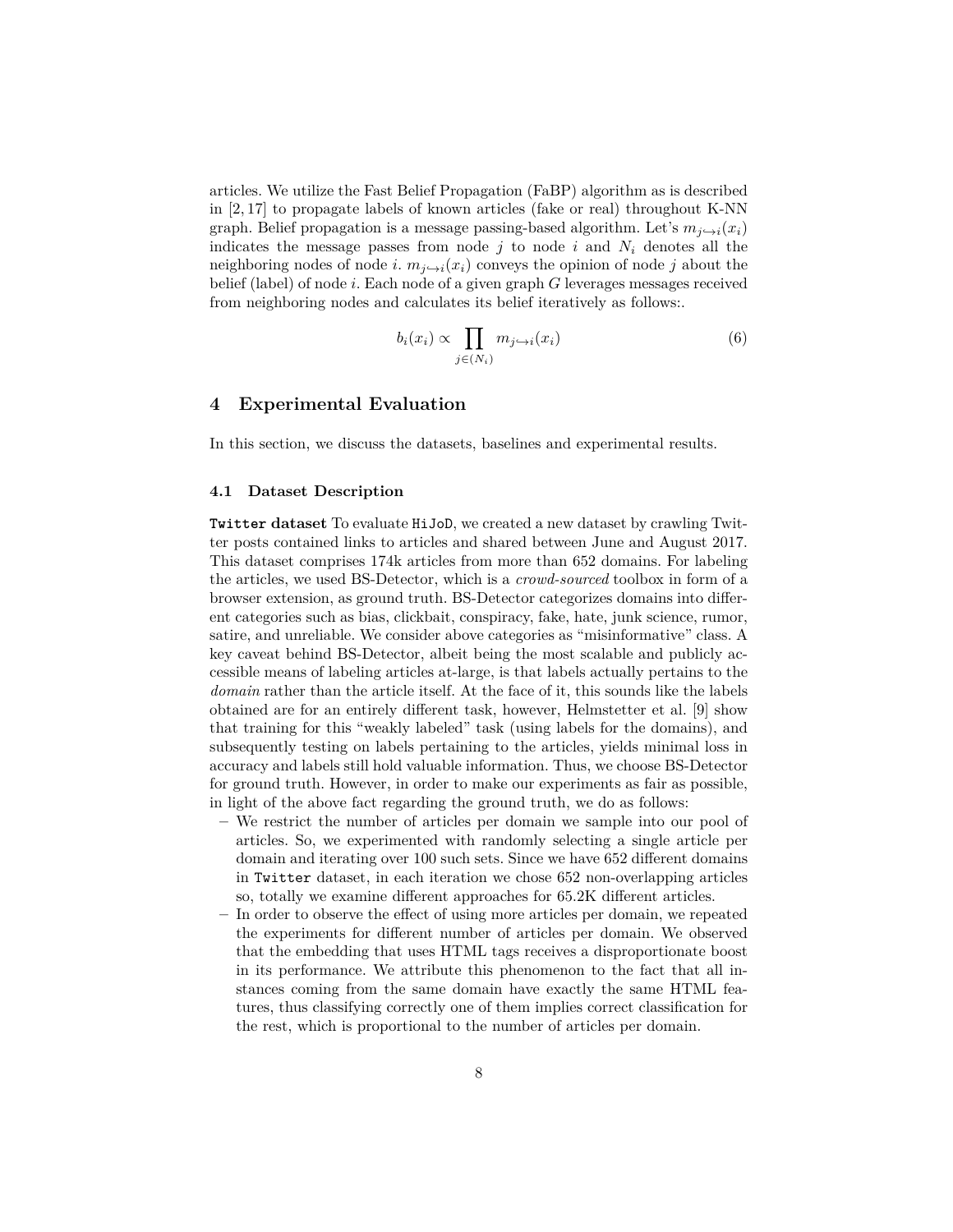**–** We balance the dataset so that we have 50% fake and 50% real articles at any given run per method. We do so to have a fair evaluation setting and prevent the situation in which there is a class bias. To show the insensitivity of HiJoD to class imbalance, we also experiment on an imbalanced dataset.

**Politifact dataset**: For second dataset, we leverage FakeNewsNet dataset that the authors of  $[14]$  used for their experiments<sup>5</sup> $[28, 15]$ . This dataset consists of 1056 news articles from the Politifact fact checking website, 60% being real and 40% being fake. Using this imbalanced dataset, we can experiment how working on an imbalanced dataset may affect the proposed approach. Since not all of the signals we used from Twitter dataset exist in Politifact dataset, For this dataset we created the following embeddings:

- **–** TTA tensor: To keep the consistency, we created TTA from articles text.
- **–** User-News Interaction Embedding: We create a matrix which represent the users who tweets a specific news article, as proposed in [14].
- **–** Publisher-News Interaction Embedding: We create another matrix to show which publisher published a specific news article, as proposed in [14].

Using the aforementioned signals, we can also test the efficacy of HiJoD when we leverage aspects other than those we proposed in this work.

#### **4.2 Baselines for Comparison**

As mentioned earlier, the two major contributions of HiJoD are: 1) the introduction of different aspects of an article and how they influence our ability to identify misinformation more accurately, and 2) how we leverage different aspects to find manifold patterns which belongs to different classes of articles. Thus, we conduct experiments with two categories of baseline to test each contribution separately:

**Content-based approaches to test the effect of additional aspects.** We compare with state-of-the-art content-based approaches to measure the effect of introducing additional aspects (hashtags and HTML features) into the mix, and whether the classification performance improves. We compare against:

- **– TTA** In [2], Bastidas et al. effectively use the co-occurrence tensor in a semisupervised setting. They demonstrate how this tensor embedding outperforms other purely content-based state-of-the-art methods such as SVM on content-based features and Logistic regression on linguistic features [7, 10]. Therefore, we select this method as the first baseline, henceforth referenced as "TTA". The differences between our results and the results reported by Bastidas et al [2] is due to using different datasets. However, since we used the publicly available code by Bastidas et al.  $<sup>6</sup>$  [2], if we were to use the same</sup> data in [2] the results would be exactly the same.
- **–** tf idf/SVM is the well-known term frequency–inverse document frequency method widely used in text mining and information retrieval and illustrates

<sup>5</sup> https://github.com/KaiDMML/FakeNewsNet

<sup>6</sup> https://github.com/Saraabdali/Fake-News-Detection-\_ASONAM-2018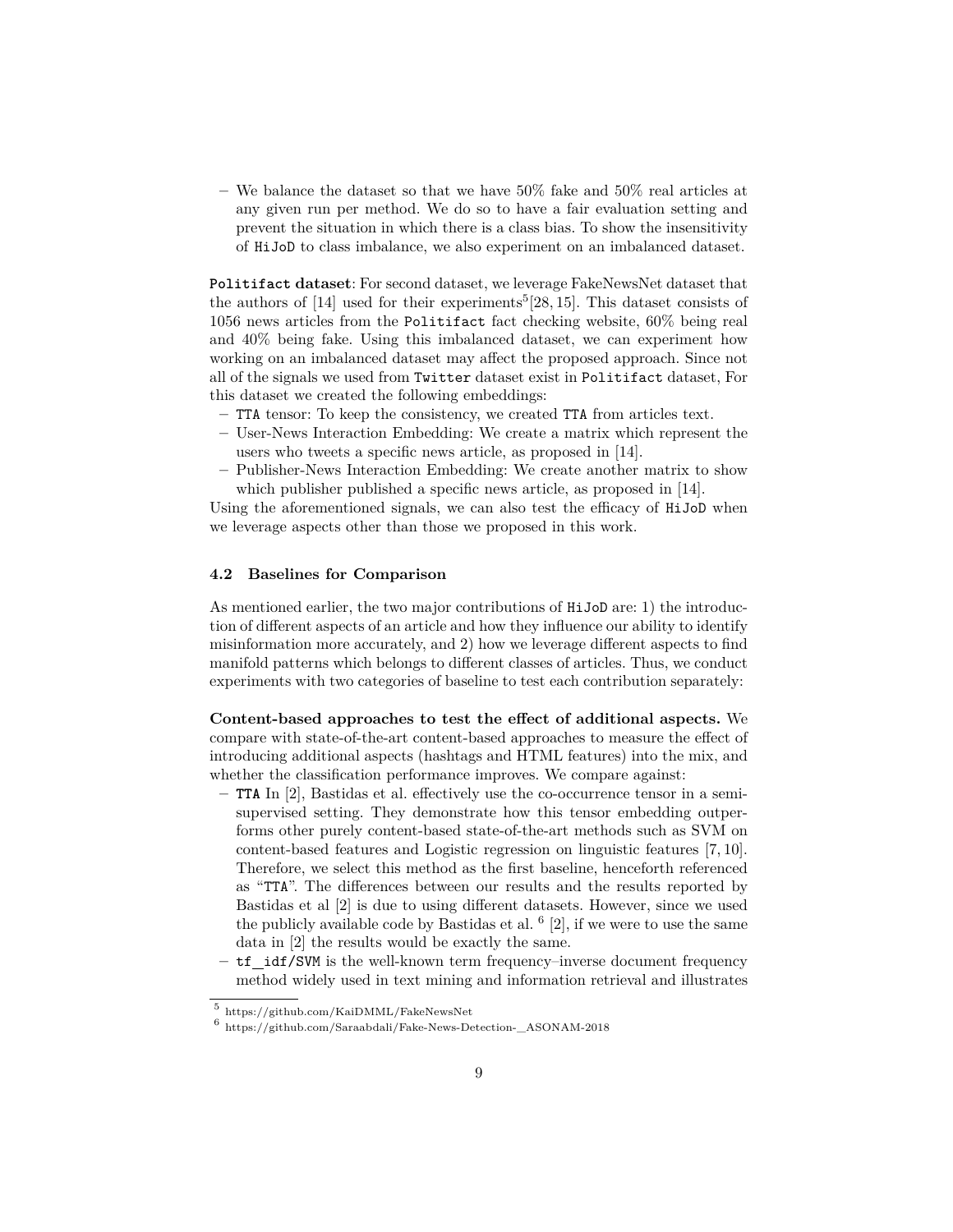how important a word is to a document. We create a tf idf model out of articles text and apply SVM classifier on the resulted model.

- **– Doc2Vec/SVM** is an NLP toolbox proposed by Le et al.[20] from Google. This model is a shallow, two-layer neural network that is trained to reconstruct linguistic contexts of document. This algorithm is an extension to word2vec which can generate vectors for words. Since the SVM classifier is commonly used on this model, we also leverage SVM for document classification.<sup>7</sup>
- **– fastText** is an NLP library by Facebook Research that can be used to learn word representations to efficiently classify document. It has been shown that fastText results are on par with deep learning models in terms of accuracy but an order of magnitude faster in terms of performance.<sup>8</sup>
- **– GloVe/LSTM** GloVe is an algorithm for obtaining vector representations of the words. Using an aggregated global word-word co-occurrence, this method results in a linear substructures of the word vector space. We use the method proposed in [21, 19] and we create a dictionary of unique words and leverage Glove to map indices of words into a pre-trained word embedding. Finally, as suggested, we use LSTM to classify articles.<sup>9</sup>

**Ensemble approaches to test the efficacy of our fused method.** Another way to jointly derive the article patterns, specially when the embeddings are tensors and matrices, is to couple matrices and tensors on shared mode(s) i.e., article mode in this work. In this technique which called coupled Matrix and Tensor Factorization (CMTF), the goal is to find optimized factor matrices by considering all different optimization problems we have for individual embeddings. Using our proposed embeddings, we the optimization problem is:

$$
\min_{\mathbf{A}, \mathbf{B}, \mathbf{C}, \mathbf{D}, \mathbf{E}, \mathbf{F}} \|\text{TTA} - [\mathbf{A}, \mathbf{B}, \mathbf{C}]\|^2 + \|\text{HTA} - [\mathbf{D}, \mathbf{E}, \mathbf{C}]\|^2 + \|\text{TAGS} - \mathbf{C}\mathbf{F}^{\mathbf{T}}\|^2 \tag{7}
$$

where  $[A, B, C]$  denotes  $\Sigma_{r=1}^R a_r \circ b_r \circ c_r$ , and C is the shared article mode as shown in Fig.3. In order to solve the optimization problem above, we use the approach introduced in [5], which proposes *all-at-once-optimization* by computing the gradient of every variable of the problem, stacking the gradients into a long vector, and applying gradient descent. There is an advanced version of coupling called ACMTF that uses weights for rank-one components to consider both shared and unshared ones [1]. We applied  $ACMTF$  as well and it led to similar results, however, slower than standard CMTF. Thus, we just report the result of CMTF.

Moreover, as mentioned earlier, to derive the manifold pattern which is shared between the aspects, we can leverage different mathematical approaches such as:

**–** SVD (Singular Value Decomposition)

**–** JICA (Joint Independent Component Analysis)

on **Cjoint**. To measure the performance of JIVE method for finding manifold patterns, we will also examine the above approaches for level-2 decomposition.

<sup>7</sup> https://github.com/seyedsaeidmasoumzadeh/Binary-Text-Classification-Doc2vec-SVM

<sup>8</sup> https://github.com/facebookresearch/fastText

<sup>9</sup> https://github.com/prakashpandey9/Text-Classification-Pytorch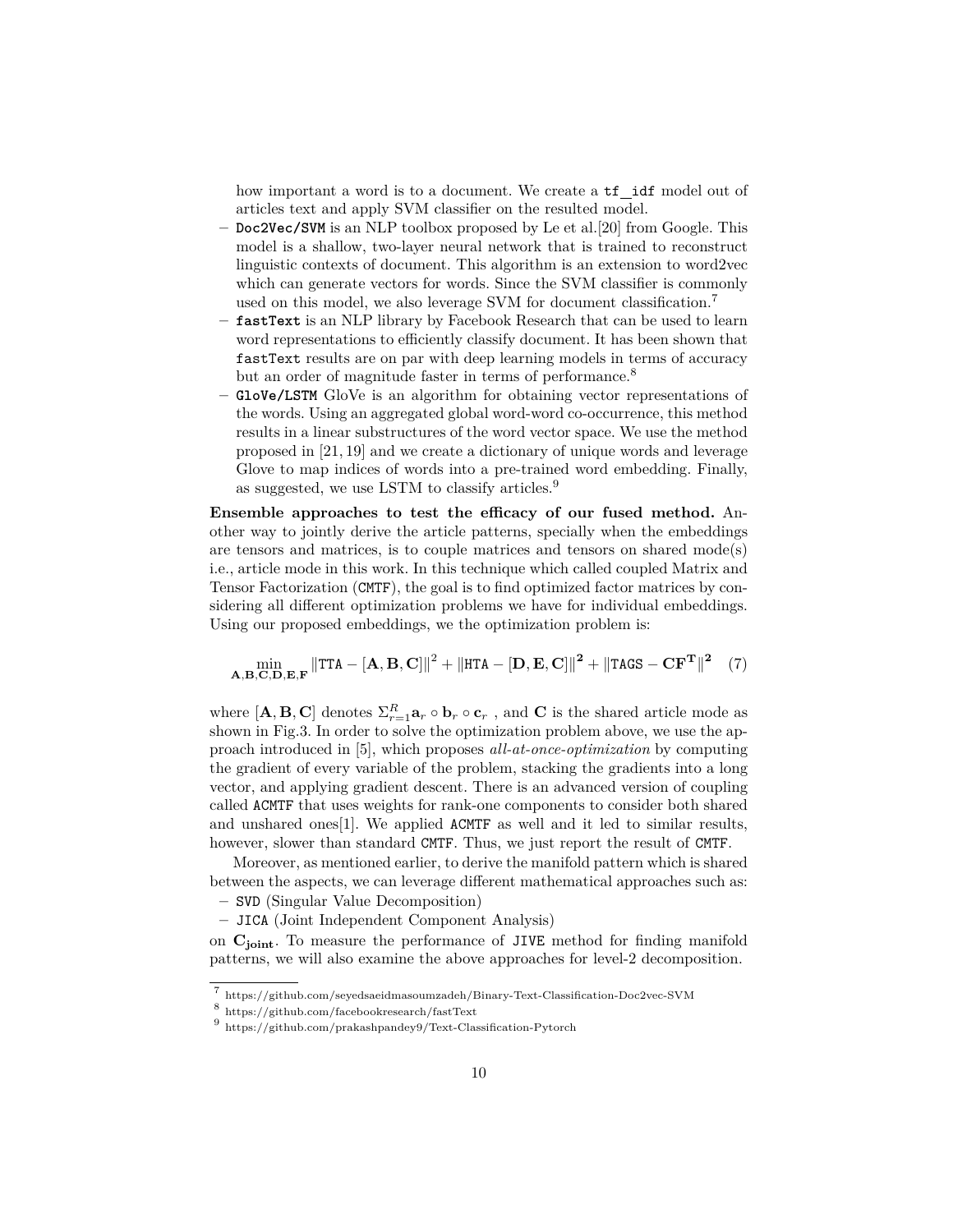

**Fig. 3:** Couple Tensor Matrix Factorization for finding shared patterns of the articles.

#### **4.3 Comparing with Baselines**

**Implementation.** We implemented HiJoD and all other approaches in MAT-LAB using Tensor Toolbox version 2.6. Moreover, to implement JICA approach, we used  $FastICA^{10}$ , a fast implementation of ICA. For the baseline approach CMTF we used the  $Toolbox<sup>11</sup>$  in [5, 4]. For the belief propagation step, we used implementation introduced in [17]. Based on the experiments reported in [2], we employed a sliding window of size 5 for capturing the co-occurring words. Using AutoTen [25], which finds the best rank for tensors, we found out the best rank for TTA and HTA is 10 and 40 respectively. For the TAGS embedding, we took the full SVD to capture the significant singular values and set the TAGS SVD rank to 20. Since for CMTF approach we have to choose the same rank, as a heuristic, we used the range of ranks for individual embeddings (10 for HTA and 40 for TTA) and again searched for the ensemble rank in this range. Based on our experiments, rank 30 leads to the best results in terms of F1-score. Moreover, grid search over 1-30 nearest neighbors yielded choice of 5 neighbors for CMTF and 15 for HiJoD. For the rank of joint model as well as individual and joint structures i.e., **I<sup>i</sup>** and **J<sup>i</sup>** , we used the strategy proposed in [22] and for reproducibility purposes is demonstrated in Algorithm 2. The intuition behind this approach is to find the rank of joint structure *i* by comparing the singular values of the original matrix with the singular values of  $n_{perm}$  randomly permuted matrices. If the  $j^{th}$ singular value in the original matrix is  $\geq 100(1-\alpha)$  percentile of the  $j^{th}$  singular value of  $n_{perm}$  matrices, we keep it as a significant one. Number of these significant singular values shows the rank.  $n_{perm}$  and  $\alpha$  are usually set to 100 and 0.05 respectively. For timing experiment, we used the following configuration:

- **–** CPU: Intel(R) Core(TM) i5-8600K CPU @3.60GHz
- **–** OS: CentOS Linux 7 (Core)
- **–** RAM: 40GB

 $\frac{10}{10}$  https://github.com/aludnam/MATLAB/tree/master/FastICA\_25

<sup>11</sup> http://www.models.life.ku.dk/joda/CMTF\_Toolbox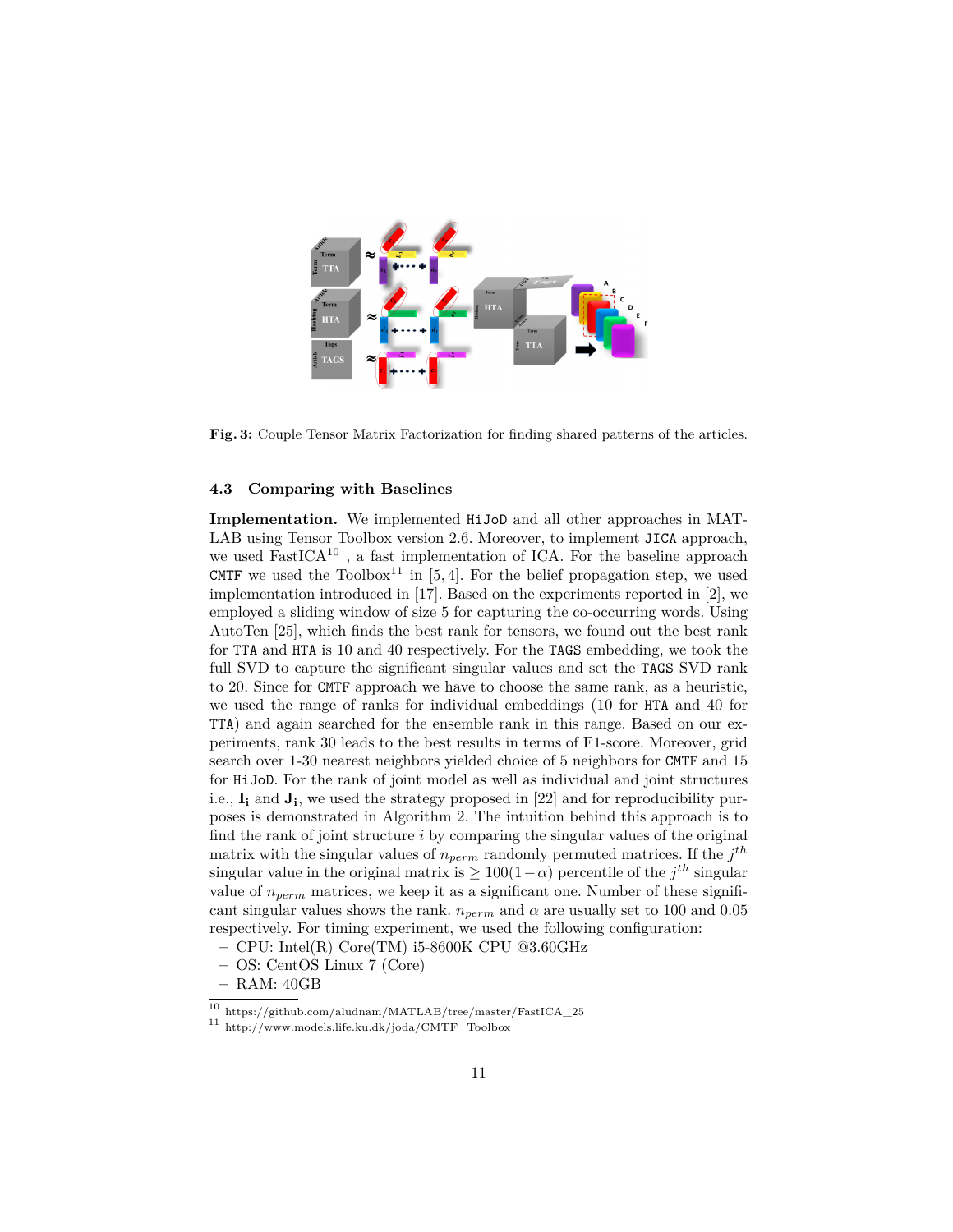|    |                 | %Labels tf idf/SVM Doc2Vec/SVM | fastText        | GloVe/LSTM               | <b>TTA</b>      | HiJoD           |
|----|-----------------|--------------------------------|-----------------|--------------------------|-----------------|-----------------|
| 10 | $0.500 + 0.032$ | $0.571 + 0.092$                | $0.562 + 0.031$ | $\sim$                   | $0.582 + 0.018$ | $0.693 + 0.009$ |
| 20 | $0.461 + 0.013$ | $0.558 + 0.067$                | $0.573 + 0.027$ | $\overline{\phantom{a}}$ | $0.598 + 0.018$ | $0.717 + 0.010$ |
| 30 | $0.464 + 0.015$ | $0.548 + 0.048$                | $0.586 + 0.024$ | $0.502 + 0.087$          | $0.609 + 0.019$ | $0.732 + 0.011$ |
| 40 | $0.475 + 0.023$ | $0.547 + 0.034$                | $0.592 + 0.028$ | $0.503 + 0.060$          | $0.614 + 0.022$ | $0.740 + 0.010$ |

**Table 1:** F1 score of HiJoD outperforms all content-based methods on Twitter dataset.

|                      |                                                                          | Twitter                                                                  |                                                                          |                                                                          | Politifact                                                               |  |  |
|----------------------|--------------------------------------------------------------------------|--------------------------------------------------------------------------|--------------------------------------------------------------------------|--------------------------------------------------------------------------|--------------------------------------------------------------------------|--|--|
| %Labels              | CMTF                                                                     | $CMTF++$                                                                 | HiJoD                                                                    | <b>CMTF</b>                                                              | HiJoD                                                                    |  |  |
| 10<br>20<br>30<br>40 | $0.657 + 0.009$<br>$0.681 + 0.010$<br>$0.691 + 0.010$<br>$0.699 + 0.010$ | $0.657 + 0.010$<br>$0.681 + 0.009$<br>$0.692 + 0.009$<br>$0.699 + 0.009$ | $0.693 + 0.009$<br>$0.717 + 0.010$<br>$0.732 + 0.011$<br>$0.740 + 0.010$ | $0.733 + 0.007$<br>$0.752 + 0.012$<br>$0.774 + 0.006$<br>$0.776 + 0.004$ | $0.766 + 0.007$<br>$0.791 + 0.007$<br>$0.802 + 0.007$<br>$0.810 + 0.008$ |  |  |

**Table 2:** HiJoD outperforms coupling approaches in terms of F1 score in both datasets.

**Testing the effect of different aspects.** This experiment refers to the first category of baselines i.e., state-of the-art content-based approaches introduced earlier. Table 1 demonstrates the comparison; label% shows the percentage of known data used for propagation/training of the models. As reported, HiJoD outperforms all content-based approaches significantly. For example, using only 10% of known labels the F1 score of HiJoD is around 12% and 13% percent more than Doc2Vec/SVM and fastText respectively. In case of GloVe/LSTM, due to small size of training set i.e., 10 and 20 percent, the model overfits easily which shows the strength of HiJoD against deep models when there is scarcity of labeled data for training. Moreover, our ensemble model that leverages TTA as one of its embeddings beats the individual decomposition of TTA which illustrates the effectiveness of adding other aspects of the data for modeling the news articles.

**Testing the efficacy of fused method in HiJoD.** For the second category of baselines, we compare HiJoD against the recent work for joint decomposition of tensors/matrices i.e., CMTF. As discussed earlier, we couple TTA, HTA and TAGS on shared article mode. Since the "term" mode is also shared between TTA and HTA, we also examine the CMTF by coupling on both article and term modes, henceforth referenced as CMTF++ in the experimental results. For the Politifact dataset, there is only one shared mode i.e., article mode. therefore, we only compare against CMTF approach. The experimental results for theses approaches are shown in Table 2. As illustrated, HiJoD leads to higher F1 score which confirms the effectiveness of HiJoD for jointly classification of articles. One major drawback of CMTF approach is that, we have to use a unique decomposition rank for the joint model which may not fit all embeddings and may lead to losing some informative components or adding useless noisy components due to inappropriate rank of decomposition. Another drawback of this technique is that, as we add more embeddings, the optimization problem becomes more and more complicated which may cause the problem become unsolvable and infeasible in terms of time and resources. The time efficiency of HiJoD against CMTF approach is reported in Table. 3; we refer to level-1 and level-2 decompositions as L1D and L2D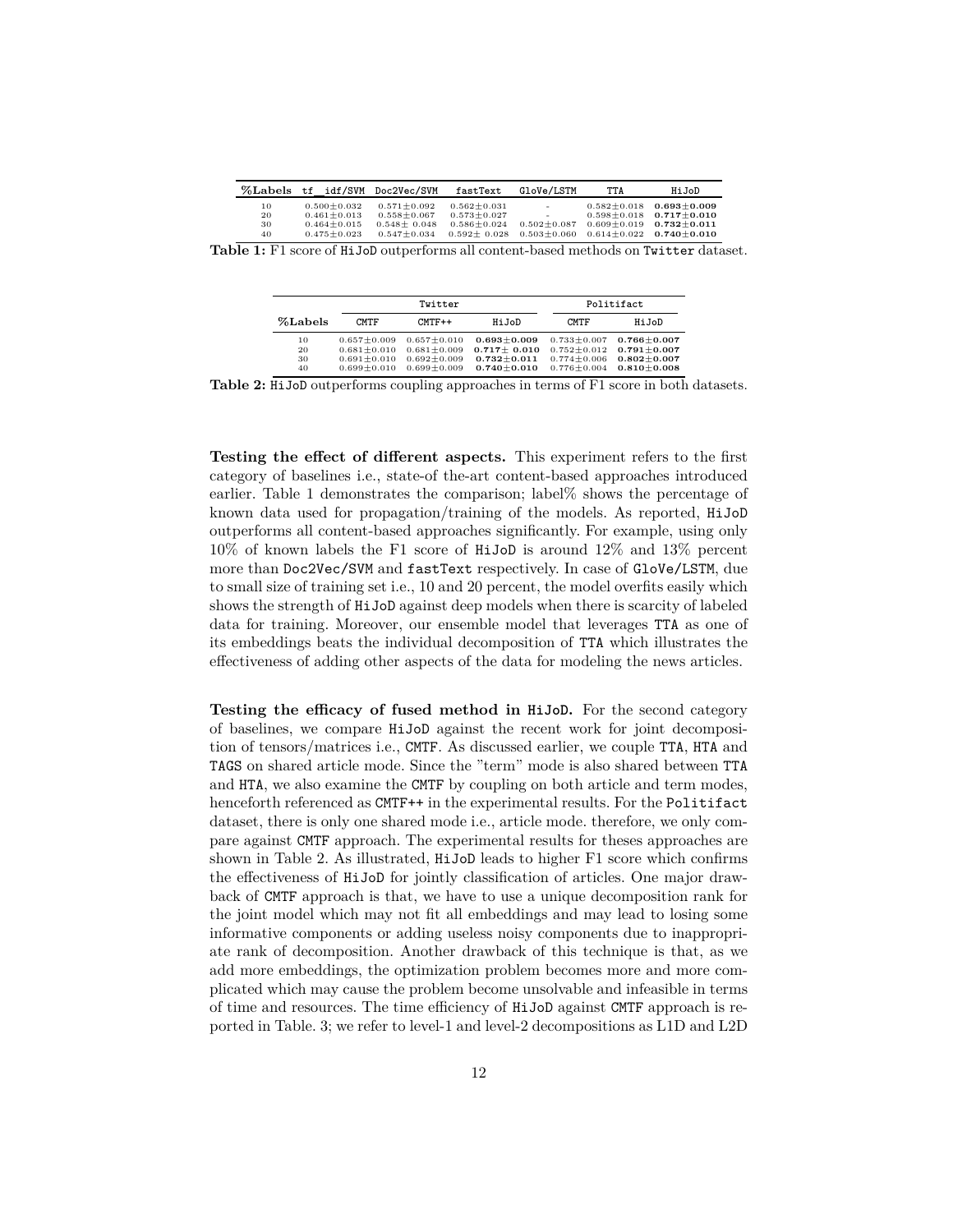|          | L1D         |        | $L2D+Rank$ finding       |        | Total time (Secs.) |        |
|----------|-------------|--------|--------------------------|--------|--------------------|--------|
| L1D Rank | <b>CMTF</b> | CP/SVD | CMTF                     | JIVE   | <b>CMTF</b>        | HiJoD  |
| 5        | 352.96      | 7.63   | $\overline{\phantom{a}}$ | 13.69  | 352.96             | 21.32  |
| 10       | 1086.70     | 16.35  | ۰                        | 49.69  | 1086.70            | 66.04  |
| 20       | 11283.51    | 44.25  | $\overline{\phantom{a}}$ | 133.70 | 11283.51           | 177.95 |
| 30       | 13326.80    | 84.76  |                          | 278.43 | 13326.80           | 363.19 |

**Table 3:** Comparing execution time (Secs.) of CMTF against HiJoD on Twitter dataset shows that HiJoD is an order of magnitude faster than CMTF approach.

| %Labels | Twitter         |            |                                                                                 | Politifact  |                 |                                 |
|---------|-----------------|------------|---------------------------------------------------------------------------------|-------------|-----------------|---------------------------------|
|         | JICA            | <b>SVD</b> | <b>JIVE</b>                                                                     | <b>JICA</b> | <b>SVD</b>      | JIVE                            |
| 10      | $0.684 + 0.009$ |            | $0.685 + 0.017$ $0.693 + 0.009$ $0.749 + 0.006$                                 |             | $0.756 + 0.009$ | $0.766 + 0.007$                 |
| 20      | $0.710 + 0.009$ |            | $0.712 + 0.014$ $0.717 + 0.010$ $0.775 + 0.006$                                 |             |                 | $0.783 + 0.009$ $0.791 + 0.007$ |
| 30      | $0.724 + 0.009$ |            | $0.724 + 0.018$ $0.732 + 0.011$ $0.786 + 0.006$                                 |             |                 | $0.796 + 0.012$ $0.802 + 0.007$ |
| 40      | $0.734 + 0.009$ |            | $0.735 + 0.012$ $0.740 + 0.010$ $0.797 + 0.006$ $0.807 + 0.008$ $0.810 + 0.008$ |             |                 |                                 |

**Table 4:** Comparing the efficacy of different approaches for level-2 decomposition illustrates that using JIVE approach for HiJoD ouperforms other methods.

respectively. As shown, for all ranks, HiJoD is an order of magnitude faster than CMTF due to the simplicity of optimization problem in comparison to equation 7 which means  $HiJoD$  is more applicable for real world problems.

**Testing the efficacy of using JIVE for level-2 decomposition.** In this experiment we want to test the efficacy of JIVE against other approaches for deriving the joint structure of **C**. The evaluation results for this experiment are reported in Table. 4. As shown, SVD and JICA resulted in same classification performance which as explained earlier indicates that the directions of greatest variation and the independent components span the same subspace [29]. However, the F1 score of HiJoD is higher than two other methods on both datasets which practically justifies that considering orthogonal shared and unshared parts and minimizing the residual can improve the performance of naive SVD.

**HiJoD vs. single aspect modeling.** Finally, we want to investigate how adding other aspects of the articles affect the classification performance. To this end, we decompose our proposed embeddings i.e., TTA, HTA and TAGS extracted from Twitter dataset individually and leverage the **C** matrices for classification. The result of this experiment is demonstrated in Fig. 4. As mentioned before, in contrast to CMTF, in HiJoD we can use different ranks for different aspects as we did so previously. However, in order to conduct a fair comparison between individual embeddings and HiJoD, we merge the embeddings of the same rank. It is worth mentioning that, performance of HiJoD is higher than what is shown in Fig. 4 due to concatenation of **C** matrices of the best rank. So, this result is just for showing the effect of merging different aspects by fixing other parameters i.e., rank and *k*. As shown, the HiJoD even when we join embeddings of the same rank and do not use the best of which outperforms individual decompositions.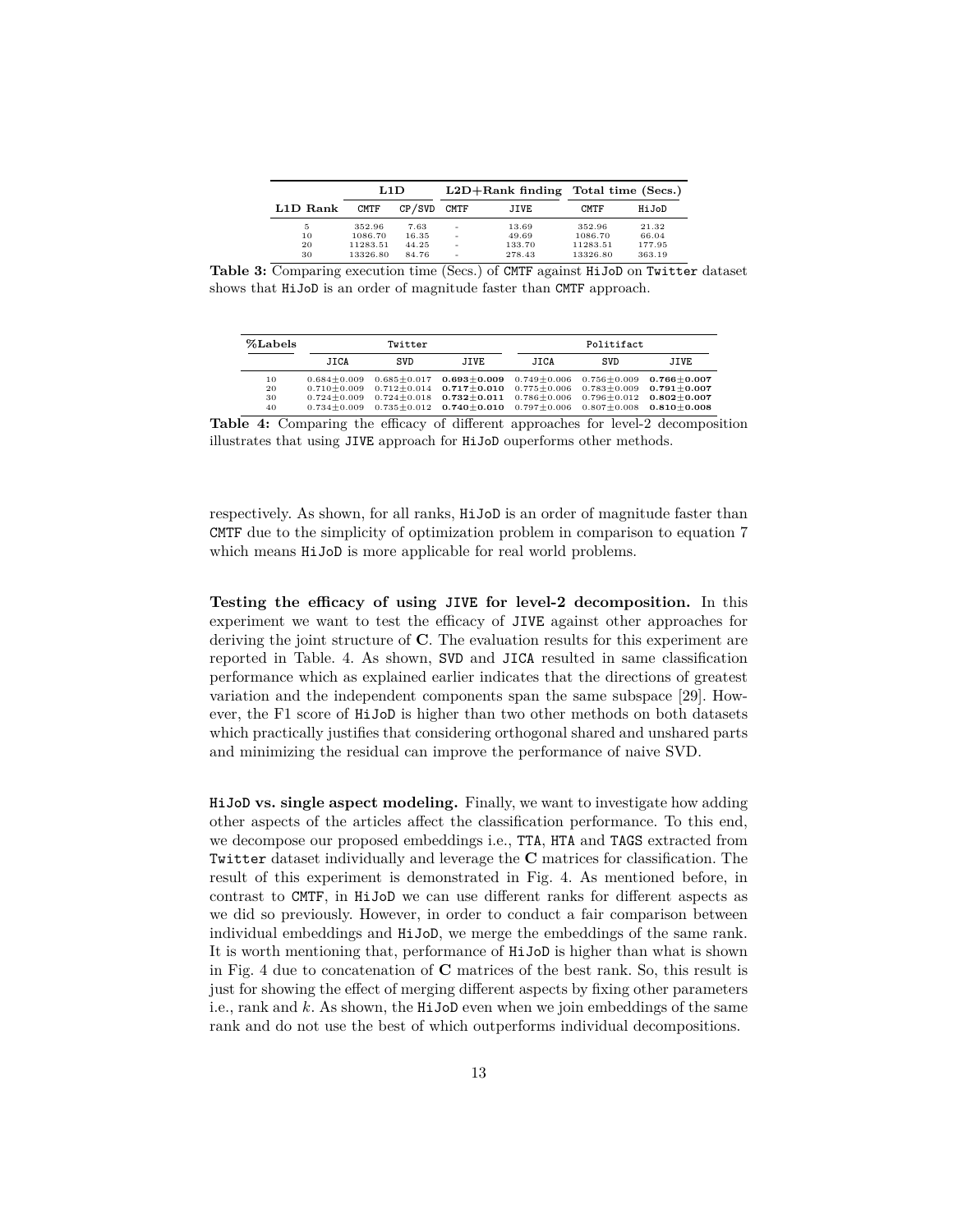

**Fig. 4:** F1-score of using individual embeddings vs. HiJoD. Even when the best rank of each embedding is not used, HiJoD outperforms individual decompositions

## **5 Related Work**

**Ensemble modeling for misinformation detection.** A large number of misinformation detection approaches focus on a single aspect of the data, such as article content [30, 2], user features [31], and temporal properties [18]. There exist, however, recent approaches that integrate various aspects of an article in the same model. For example, in [14] the authors propose an ensemble model for finding fake news. In this approach, a bag of words embedding is used to model content-based information, while in this work, we leverage a tensor model i.e., TTA which not only enables us to model textual information, but also is able to capture nuanced relations between the words. The different sources of information used in [14] (user-user, user-article and publisher-article interactions) do not overlap with the aspects introduced here (hashtags and HTML features), however, in our experiments we show that HiJoD effectively combines both introduced aspects as well as the ones in [14]. In another work [16], news contents and user comments are exploited jointly to detect fake news. Although user comment is a promising aspect, still the main focus is on the words of comments. However, we use HTML tags and hashtags in addition to the textual content. **Semi-supervised Learning / Label Propagation Models.** The majority of mono-aspect modeling proposed so far leverage a supervised classifier. For instance, in [7] a logistic regression classifier is used which employs linguistic and semantic features for classification. In [10], authors apply a SVM classifier for content based features. Moreover, some works have been done using recurrent neural network (RNN) and Dynamic Series-Time Structure (DSTS) models [27, 23]. In contrary to the aforementioned works, we use a model which achieves very precise classification when leverage very small amount of ground truth. There are some proposed methods that mainly rely on propagation models. For example, in [12] the authors proposed a hierarchical propagation model on a suggested three-layer credibility network. In this work, a hierarchical structure is constructed using event, sub-event and message layers, even though a supervised classifier is required to obtain initial credibility values. In [13], a PageRank-like credibility propagation method is proposed to apply on a network of events,

tweets and users. In this work, we leverage belief propagation to address the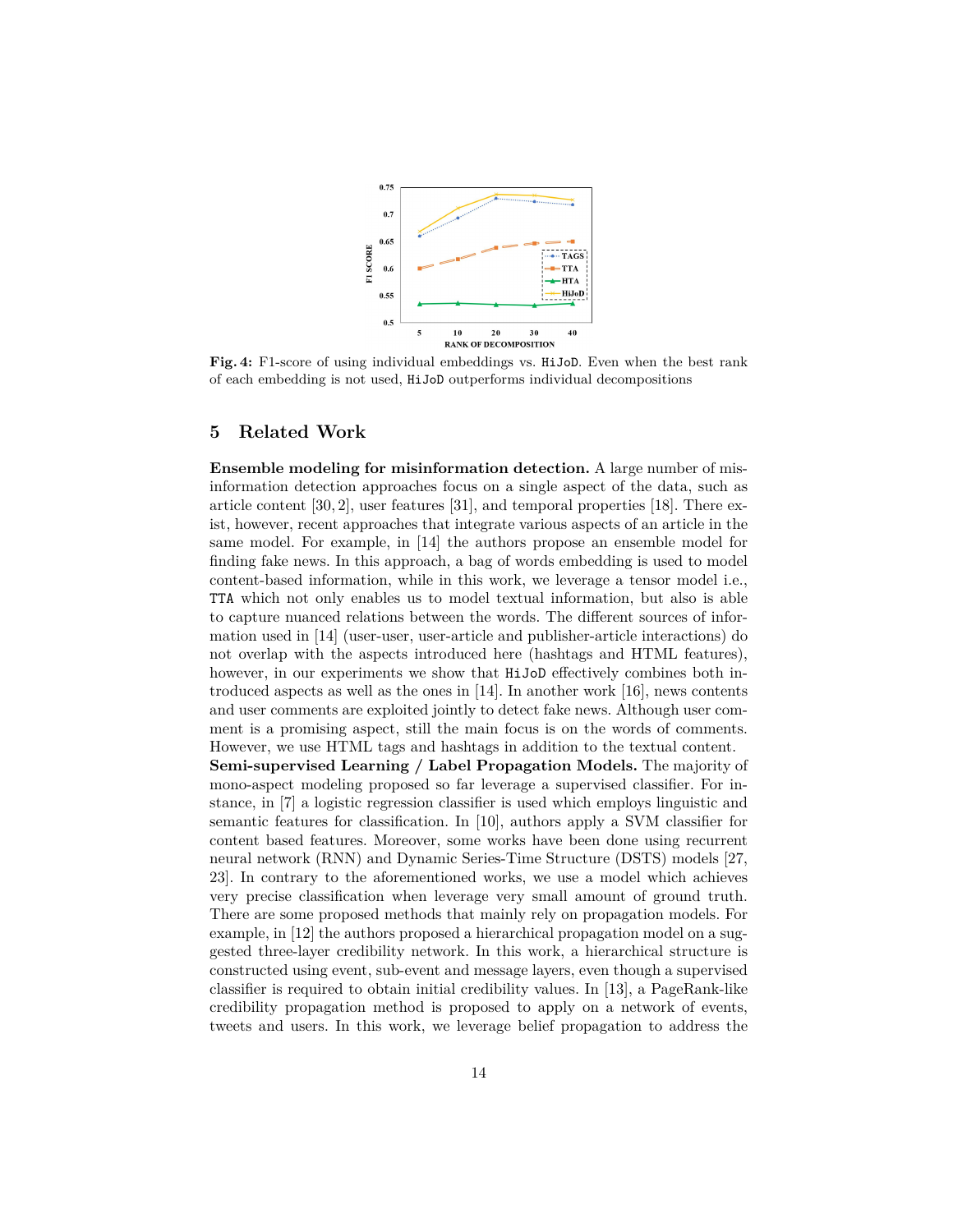semi-supervised problem of misinformation detection. We show that proposed approach outperforms state-of-the-art approaches in label scarcity settings.

## **Acknowledgments**

The authors would like to thank Gisel Bastidas for her invaluable help with data collection. Research was supported by a UCR Regents Faculty Fellowship, a gift from Snap Inc., the Department of the Navy, Naval Engineering Education Consortium under award no. N00174-17-1-0005, and the National Science Foundation Grant no. 1901379. Any opinions, findings, and conclusions or recommendations expressed in this material are those of the author(s) and do not necessarily reflect the views of the funding parties.

## **6 Conclusion**

In this paper, we propose HiJoD, a 2-level decomposition pipeline that integrate different aspects of an article towards more precise discovery of misinformation on the web. Our contribution is two-fold: we introduce novel aspects of articles which we demonstrate to be very effective in classifying misinformative vs. real articles, and we propose a principled way of fusing those aspects leveraging tensor methods. We show that HiJoD is not only able to detect misinformation in a semisupervised setting even when we use only 10% of the labels but also an order of magnitude faster than similar ensemble approaches in terms of execution time. Experimental results illustrates that HiJoD achieves F1 score of roughly 74% and 81% on Twitter and Politifact datasets respectively which outperforms state-of-the-art content-based and neural network based approaches.

### **References**

- 1. Acar, E., Levin-Schwartz, Y., Calhoun, V., Adali, T.: Acmtf for fusion of multimodal neuroimaging data and identification of biomarkers (08 2017)
- 2. Bastidas, G.G., Abdali, S., Shah, N., Papalexakis, E.E.: Semi-supervised contentbased detection of misinformation via tensor embeddings. In: ASONAM (2018)
- 3. Castillo, C., Mendoza, M., Poblete, B.: Information credibility on twitter. In: International Conference on World Wide Web. pp. 675–684. WWW '11 (2011)
- 4. E. Acar, A. J. Lawaetz, M.A.R., Bro, R.: Structure-revealing data fusion model with applications in metabolomics. In: IEE EMBS (2013)
- 5. E. Acar, T.K., Dunlavy, D.: All-at-once optimization for coupled matrix and tensor factorizations. In: KDD Workshop on Mining and Learning with Graphs (2011)
- 6. Gupta, M., Zhao, P., Han, J.: Evaluating Event Credibility on Twitter, pp. 153– 164. SIAM (2012)
- 7. Hardalov, M., Koychev, I., Nakov, P.: In search of credible news. Artificial Intelligence: Methodology, Systems, and Applications. p. 172–180 (2016)
- 8. Harshman, R.A.: Foundations of the PARAFAC procedure: Models and conditions for an" explanatory" multi-modal factor analysis. UCLA Working Papers in Phonetics **16**(1), 84 (1970)